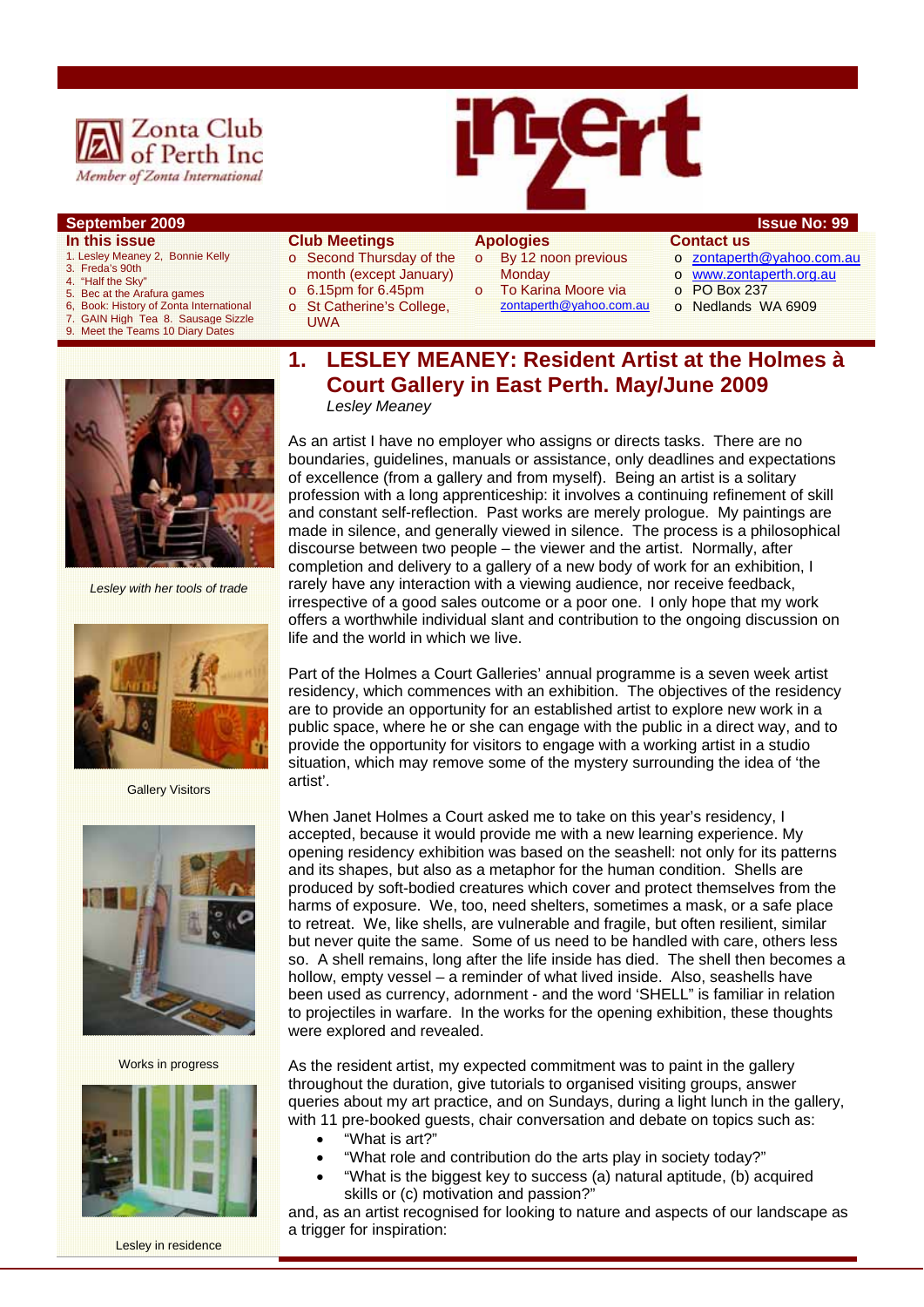

*Detail from "Evidence of Play" and "Approaching Spring"* 



*Judy Tennant (left ) inducting new member, Bonnie Kelly, at July's dinner meeting.* 



*Freda with her floral arrangement* 

*Ancient Chinese Proverb:-*  "WOMEN HOLD UP HALF THE SKY"

"Would I prefer to be amongst the wonders of the Australian bush or amongst the wonders of the Louvre?"

and finally

• "Does looking at art compensate for experiences in real life?"

These topics made for some interesting discussion. I was also obliged to give a public "Exit" talk on my last day (to quite a large audience, I must say) about the work I had produced in the gallery space during the residency, and about the experience. This acted as feedback for other interested artists, interested visitors and for the gallery staff, for future residencies with other artists.

## **2. Induction of new member**  *Bonnie Kelly*

Bonnie was born in Alice Springs but spend her childhood and early adulthood in AdelaIde.

She left publishing to become a journalist in the Goldfields and whilst there purchased a regional newspaper.

In 1991, with her second partner, Bonny moved to York and ran a mixed farm, cropping and breeding sheep and cattle. She also became a training consultant at Wooroloo Prison Farm.

In 2004 she moved to Guildford and became a successful share trader. After retiring to "day trade" she found she missed the atmosphere so much that she is now a training consultant specializing in training new clients in the use of technical analysis.

Bonnie is still an active stock market trainer. Welcome Bonnie!

# **3. Congratulations Freda – happy birthday!**

Zonta Club of Perth, charter member, Freda Jacob, celebrated a special birthday on 3<sup>rd</sup> August 2009 and club members took great delight in acknowledging this special event by presenting her with a floral arrangement at the August meeting.

Besides being the first occupational therapist in Western Australia and being the mainstay behind the establishment of the Independent Living Centre, Freda is an avid birdwatcher and a role model to many.

Freda celebrated her birthday meeting by 'encouraging' many members to volunteer for the Bunnings sausage sizzle – a task which resulted in a full roster!

Congratulations Freda on your special birthday and continuing to be a well respected, much revered, much loved and active member of our club.

Freda may you have many more happy occasions.

# **4. HALF THE SKY: Turning Oppression into Opportunity for Women Worldwide**

*For those 'book worms' in the club – this book has just been released and promises to be a very good read - Ed* 

Nicholas Kristof and his wife, Sheryl WuDunn write *"The world is awakening to a powerful truth. Women and girls aren't the problem; they're the solution."* As journalists they moved to China in the late 80s and found the astonishing statistics that somewhere between 60 and 107 million females are just plain *missing.* 

In developing countries there are horrific human rights violations of women and girls. They have to endure –"sex trafficking, acid attacks, bride burnings and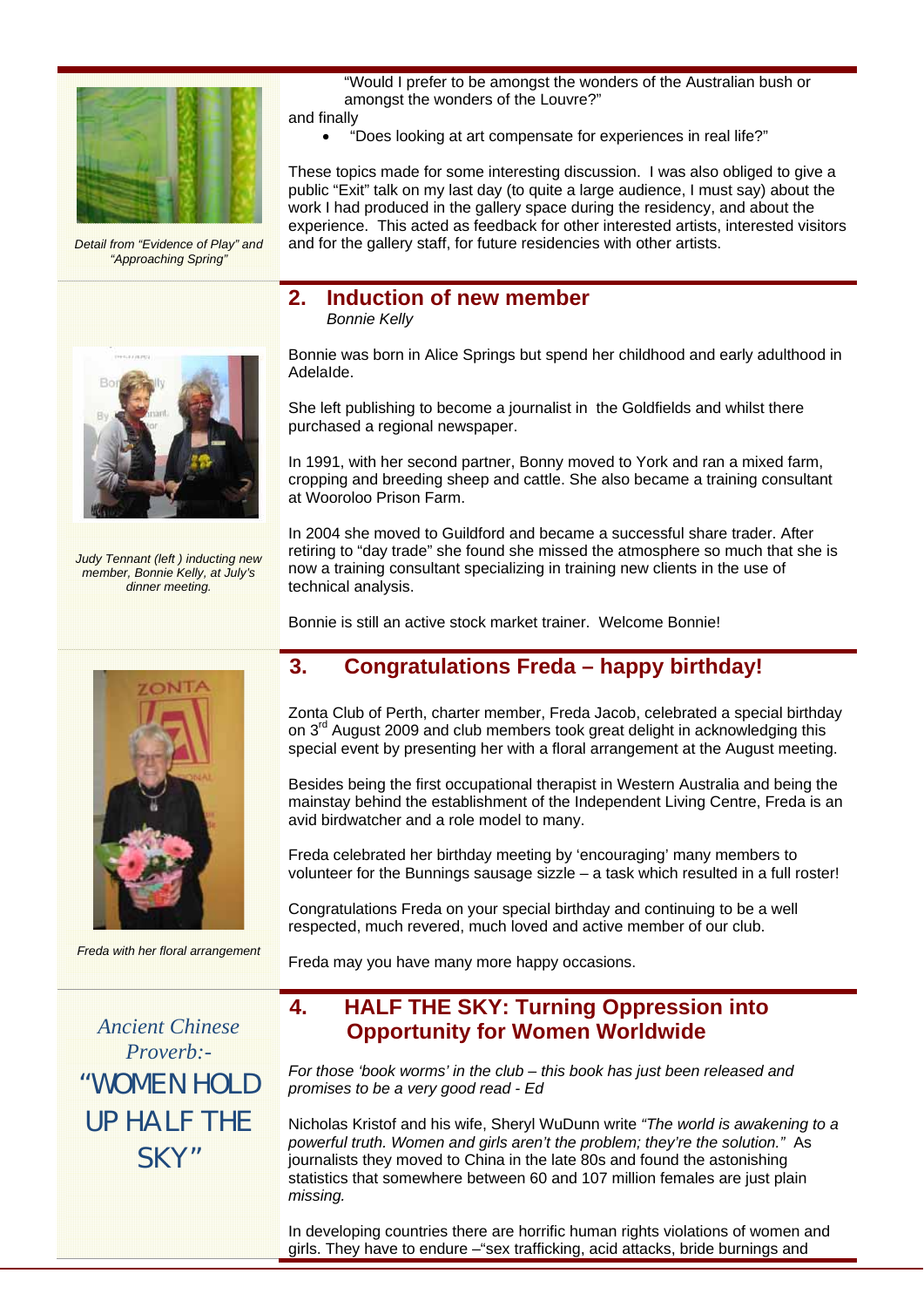

Nicholas Kristof and his wife Sheryl **WuDunn** 





*Book due out September 8th* 



*BecChristou* 



mass rape." The injustices that women in poor countries suffer are of paramount importance in the  $21^{st}$  century as in a large slice of the world, girls are uneducated and women marginalized. It is no accident these same countries are disproportionately mired in poverty and riven by fundamentalism and chaos.

CARE and other aid organizations are now focusing on women and girls as the most effective way to fight global poverty and extremism. Foreign aid is increasingly directed to women. Empowering women in Pakistan has produced very positive results.

## *The Kashf Foundation*

Ms Roshaneh Zafar founded the Kashi ("miracle" or "revelation") Foundation, the first specialised microfinance organisation in Pakistan, in 1996, after a chance meeting with Professor Muhammed Yunus of the Grameen Bank.

It began as an action program, focusing for the first two years on determining and understanding key factors having an impact on the demand for microfinance services by poor women. It was the first Microfinance institution targeting only women from low income communities, and it was also the first Microfinance institution to charge a sustainable price for its services.

Nicholas Kristof and Sheryl WuDunn's new book looks at turning oppression into opportunity for women worldwide. They are also advocating for Hilary Clinton to become involved in this venture.

## **5. Rebecca Christou at Arafura Games 2009**  Bec Christou

*Further to our report in the July Inzert, Bec provides a little background to her participation in the Arafura Games...Ed* 

In May of 2009 I was selected for the second time to compete in the Arafura Games in Darwin. I was part of a large contingent of Defence force personnel in a small Athletics team. There were other teams from across Australia and overseas. The Athletics, like most other events is held during the night because of the heat during the day. However the humidity was still pretty high making it quite difficult for some of the longer distance runners.

My first event was the 1500m for which I placed 3rd followed by the 800m placing 2nd also competing in the 4x400m relay team 10mins after my 800m race. I was only getting my breath back when I heard the gun crack for relay and off I went again with my legs feeling somewhat full of lead!!

My lead-up training to the event was some very basic running and cross training such as mini triathlons that I was doing on my own and group pilates. However since my return I have found a coach and am training regularly with some really inspiring athletes. I have found the training very challenging however I am really enjoying it. I am looking forward to the upcoming season of athletics to see what I am capable of!

## **6. History of Zonta International 1919- 1999**  Margaret Medcalf

A History of Zonta International 1919-1999 was compiled to mark the 80<sup>th</sup> birthday of Zonta International and published in 2000. The book tells the inspiring story of the many distinguished women throughout the world who have made Zonta the dynamic body which it is today. Commencing after the first world war its earliest members were the products of a tremendous change in the roles of women and they started the push which Zonta has continued for gender equity and a better deal for women generally.

Zonta came to Australia in 1928 with the establishment of a club in Sydney, one of the earliest outside the United States, though it was disbanded in 1935. It is interesting to note that Dorothea Mackellar was its President from 1931 to 1935.

A copy of the book was purchased by our Club at the time of its publication and I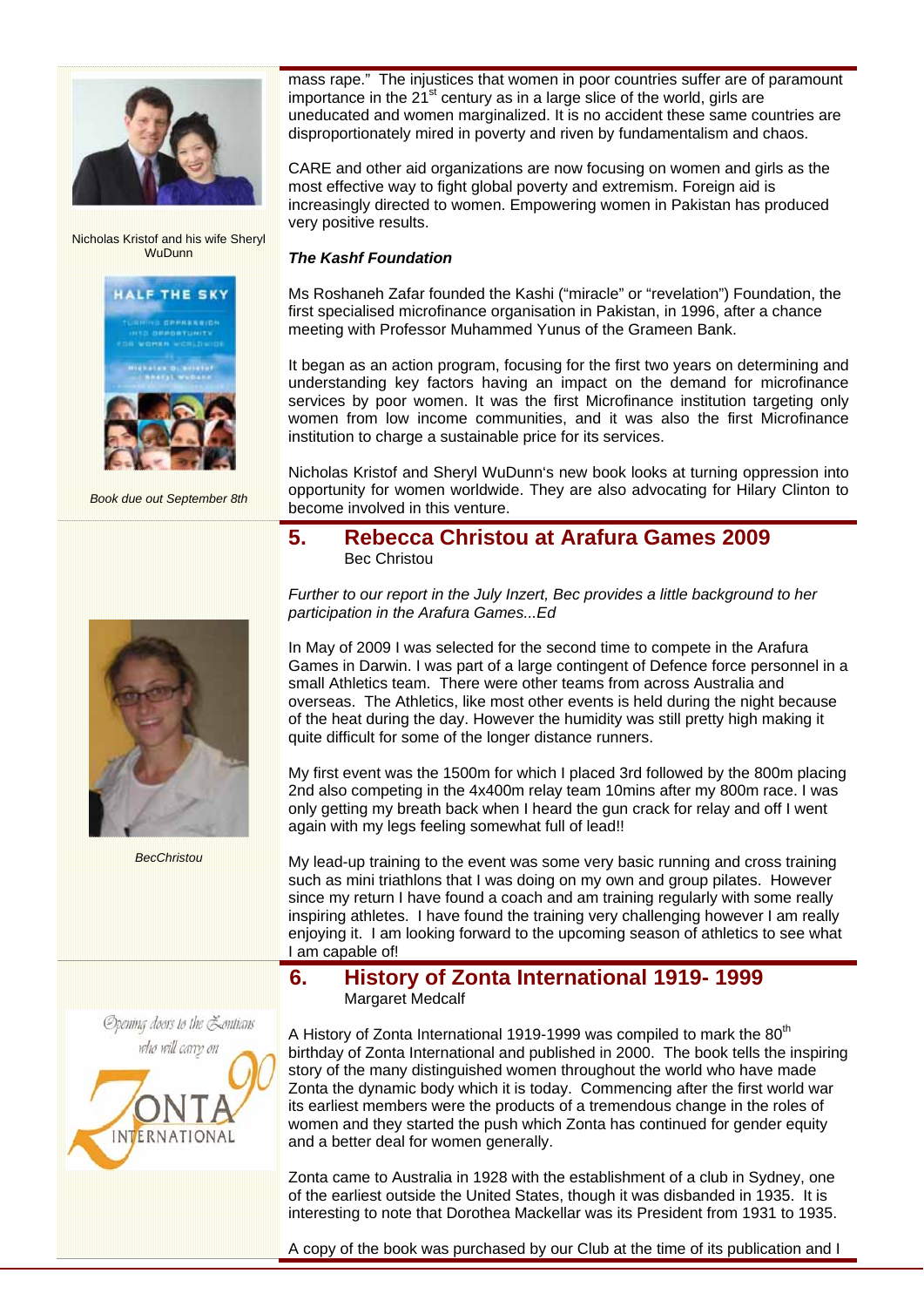am holding the copy as Club Archivist. It is available for any member to borrow. Most of the people who were in the Club at the time of its publication have read it but I recommend it to newer members as an excellent background to the story and achievements of Zonta International.



*Ian Frazer and Kath Mazzella* 





*Guests enjoying the high tea at the Hilton* 



*Wendy MacGibbon, Karina Moore, Terry Jongen, Marg. Giles, Wendy and Gerry Atherden serving up the sausages in very windy conditions on Saturday* 



*Marilyn Rainier, Denise Hamilton, John Marshall and Lyn McArthur get set up for the next shift!* 

## **7. GAIN High Tea** *Carole Theobald*

On Saturday 5<sup>th</sup> September, while many members were sizzling sausages, I was having a very 'twee' high tea at the Hilton Hotel!

The event was organised by the Gynaecological Awareness Information Network (GAIN) and attended by over a hundred women ....and a couple of brave men!! Lord Mayor Lisa Scaffidi opened the event and took great pleasure in reminding us all that it was Fashion Week - showcasing her clothes which were designed by a Perth based designer.

Professor Ian Frazer, Australian of the Year 2006, is the patron of GAIN and had flown over from Brisbane to provide the keynote address. It was fascinating being in the same room as the co-inventor of the Human Papilloma Virus (HPV) vaccine – sort of being part of history. I had a lovely discussion with him before the event (he is a fellow Scot) and was quite enthralled to hear that he is 'Lion' himself and also has a close association with a Zonta Club in Brisbane that is helping to immunize women in Vanuatu with the HPV vaccine. He explained during his talk that Vanuatu has one of the highest incidences of cervical cancer in the world (and it is much closer to Brisbane than Perth is....!) He emphasized that the best defence against cervical cancer is still the Pap smear, but that eventually it may be possible for women to take the sample themselves...avoiding the examination by a doctor! The HPV vaccine was recently provided to all women aged between 12 and 27 (on a voluntary basis) and in future will be provided to all girls at age 12. The vaccine is ineffective in women that have already been exposed to the virus which is why it is not provided to older women.

One of the things that stuck with me from the talk was the importance of keeping the gynaecological conversation alive – if women aren't able to talk freely about their bodies, then we can't be surprised if there isn't help when we need it! It was interesting to realize that men suffer from HPV too. If both and if men are immunized then it would reduce the spread of the virus to women and it would be possible to eventually eliminate the virus all together. The audience was well informed with lots of questions to the speaker about a range of gynaecological issues – and I think the Professor was delighted to share his passion for the subject as he patiently answered everyone's questions. Overall, it was a lively interesting and enjoyable afternoon and great to see so many people there.

### **8. Sausage sizzle**  *Gill Palmer and Carole Theobald*

*Saturday report:* The Cats versus the Bulldogs may have been in mid-game on TV but half the local population seemed to be in or trying to get in or out of the large car park on Saturday afternoon at Bunnings in Melville. After battling very blustery conditions, Gill found the Zonta Club members and friends busy serving a constant stream of Bunnings' customers. They had a marquee but it did not protect those who were serving the 'grub' at the front of it.

There was a constant stream of hungry people who were very grateful to have something hot to eat on such an unusually cold spring day. Over 600 hot dogs were sold on the Sunday!

*Sunday report:* Glen Wilson called Diana Rigg in early as Diana on the Saturday had shown herself to be an excellent spruiker! Carole was amazed to see her drumming up sales from all angles - even facilitating a 'drive through' service! The Zontians, 'Hon Zons' and friends did an amazing job – with lots of laughter and onions… Sunday may have been a little quieter than Saturday, but there was a steady trade throughout the day. HUGE THANK YOUS to all the volunteers that fried, loaded buns, took monies and refilled sauce bottles on the day! Also a special thanks to those who worked tirelessly behind the scenes getting good prices for the ingredients, arranging collections/deliveries,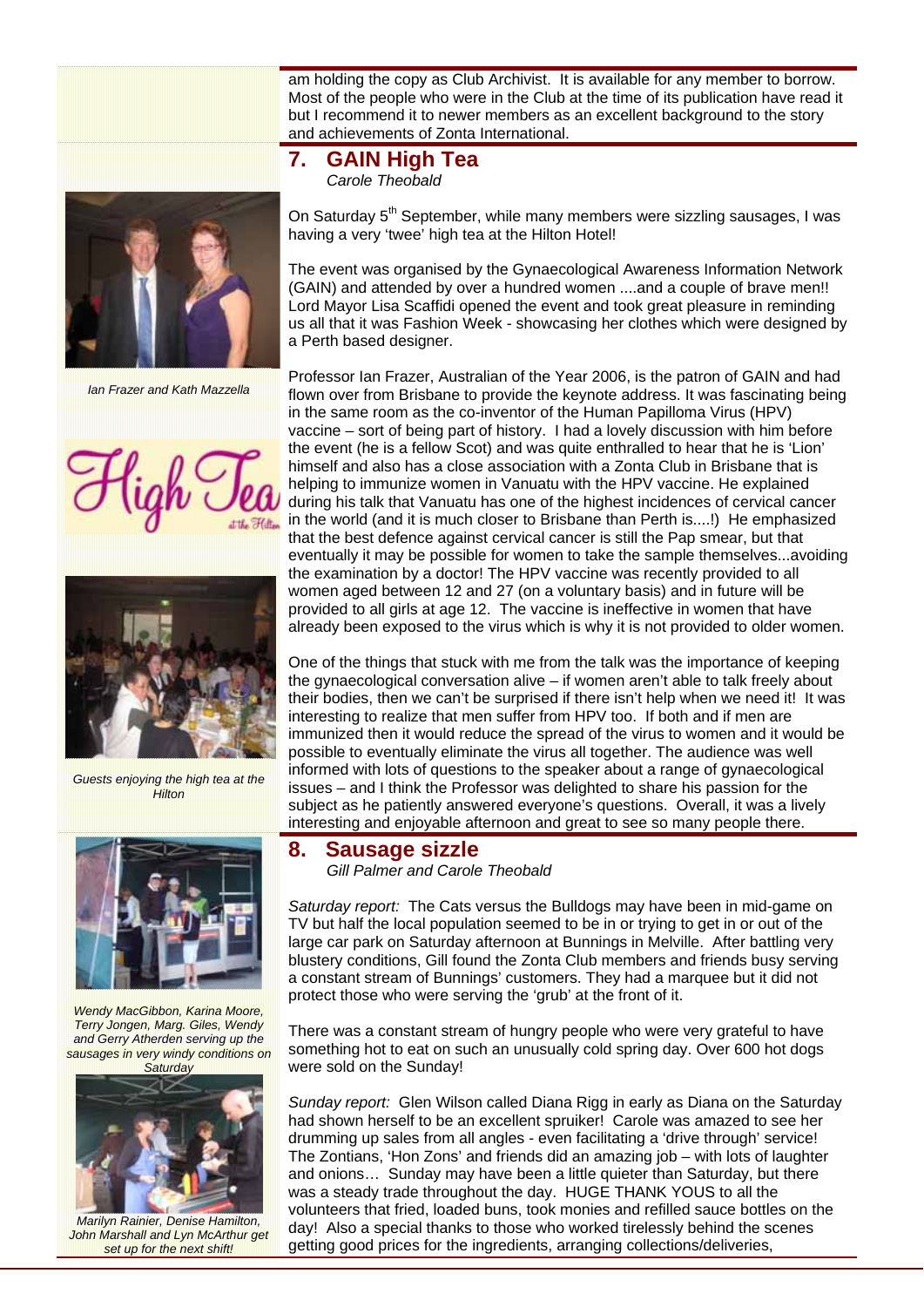

*Sharron Hickey keeps the BBQ filled!* 

FAT.

**ALEX LEVINE** 

UNTIL I WAS THIRTEEN, I THOUGHT MY NAME WAS **SHUT UP** 

SPIKE MILLIGAN

DON'T WORRY ABOUT AVOIDING TEMPTATION. AS YOU GET OLDER, IT WILL AVOID YOU

**WINSTON CHURCHILL** 

organising volunteers and liaising with Bunnings. Your preparation paid off on the day! Here are some more photos that capture the spirit of the event!





*Cold dog at the hot dog stand! Agnes Vacca does a drive through order!* 



*Mary Gurgone, Judy Sakilidis and Karen Groves finishing their shift* 

# **9. Meet the Teams for 2009-10**

Members were photographed in their various teams at the August meeting. Key:  $(C)$  = Team coordinator and  $(M)$  = Team mentor



**Events and Fellowship Team** Back L‐R: Lois Joll, Freda Jacobs, Bec Christou. Front L‐R: Glen Wilson (C) and Marlene O'Meara (M) *Absent: Lyn McArthur and Diana Rigg*



**Service and Advocacy Team** Back L‐R: Sciona Browne, Bonnie Kelly, Dianne Agnew and Katina Law. Front L‐R: Karen Groves (M) and Mary Gurgone (C) *Absent: Fiona Crowe*



**Awards and Holidays Team** Back L‐R: Jean Oldham, Wendy MacGibbon, Agnes Vacca, Denise Hamilton. Front L‐R: Larraine McLean (C) and 'Tricia Summerfield (M) *Absent: Donella Caspersz, Roslyn Budd (LOA)*



**PR and Archives Team** Back L‐R: Marilyn Rainier, Margaret Medcalf, Debra Mason and Carole Theobald. Front L‐R: Gillian Palmer (C) and Lennie McCall (M) *Absent: Yvonne Roberts*



**Membership and Program Team**

Back L‐R: Jill Anderson, Lesley Meaney, Helen Margaria, Penny Flett and Judy Tennant. Front L‐R: Karina Moore (C), and Margaret Giles (M)